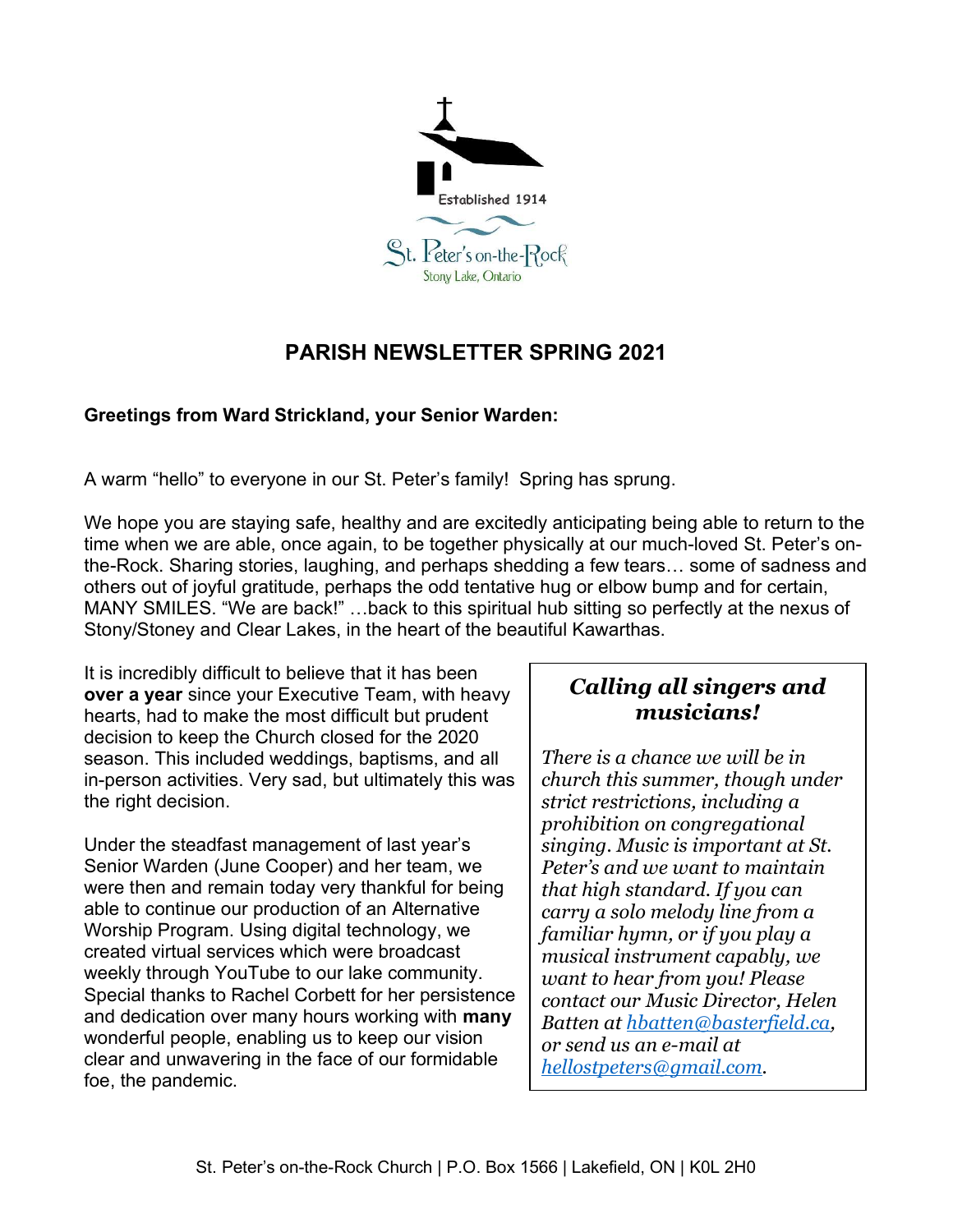#### Let us look forward to the coming season …

Allow me to introduce your Executive Team for this new year.

I am both enthusiastic and humbled to serve as Senior Warden together with Past Warden **June Cooper**, Junior Warden **Carol Corner** (yes, Carol is still in charge of weddings too), Rachel Corbett Secretary, and Pat Bunting our unwavering Treasurer who steadfastly keeps a watchful eye on our finances.

We look forward to serving the people of St. Peter's to our best abilities along the path ahead.

#### Clergy for 2021

Please welcome back Major The Rev. Canon Don Aitchison for the month of July. We very much look forward to his guidance and collaboration this summer. We expect his residence at St. Peter's will be 'back to normal' and not interrupted by the call to duty with Canada's Armed Forces. He provided spiritual support to our troops and front-line workers in the first months of the pandemic. Thank you, Don!

For the month of August, it is our pleasure to welcome back The Rev. Matthew McMillan. Fr. Matt will be joined by his wife, Pam, and their family. We look forward to more innovative ideas and miracles of technology in support of what we are hoping to be an exciting and somewhat of a hybrid worship scenario.

#### Weddings and Baptisms

There are many weddings booked for this summer as well as enquiries regarding baptisms. At this point we are very hopeful to be able to have these events at St. Peter's, albeit in somewhat of a modified format. These treasured events and the extent to which they will be permitted will be governed by mandates from health authorities and the Anglican Diocese of Toronto. We invite you to keep in touch with us via e-mail to 'hellostpeters@gmail.com' and through updates to our website 'www.stpetersontherock.org', as well as frequent posts on our social media pages (Facebook and Instagram).

#### Property Management

This is an extremely difficult portfolio for volunteers to manage. Therefore, we have made the decision to hire a professional contractor, Andrew McDermott, to take care of the major duties of repairs, including the opening and closing of the Church. Andrew's team will take care of the docks and under the direction of your Wardens, any other tasks required for the necessary maintenance of St. Peter's, with an eye to the safety and security of visitors to our island. Andrew is a Stony Laker and is both dedicated and reliable.

#### Music Scholars

We are hopeful that under the guidance of Bern Kelly, this program will continue. Stay tuned! This program is generously supported through the kindness of the Don Walter family.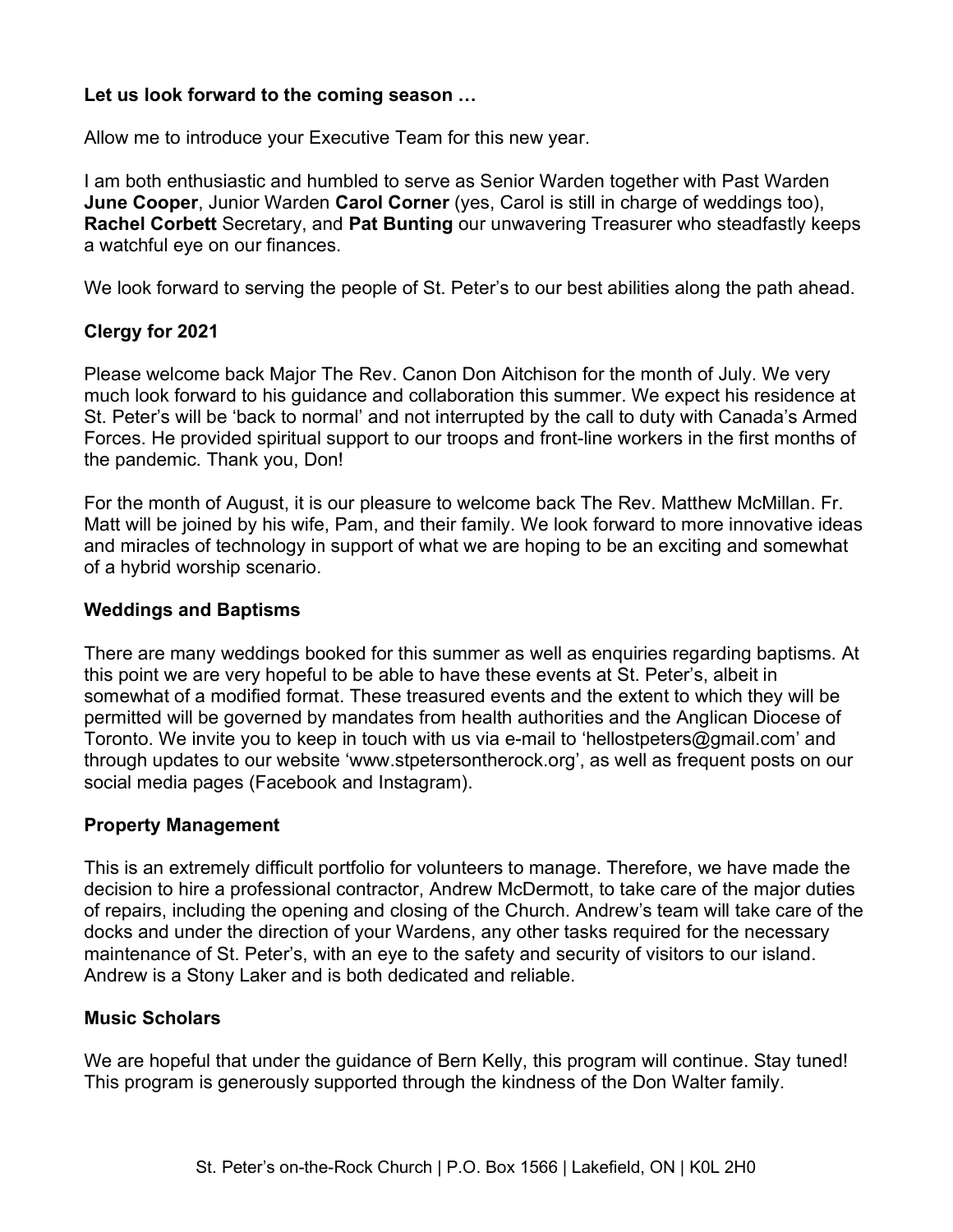#### Youth Ministry

Youth is the future and lifeblood of our Church. Together with Betsy McGregor and other youth leaders we intend to offer new vision and opportunities for children and youth to become more actively involved with St. Peter's.

#### Our Treasured Partners

We will continue to partner with and support the following:

The Anglican Church of Canada The Anglican Diocese of Toronto The Association of Stony Lake Cottagers Kawartha Park Cottagers Association Upper Stoney Lake Association Camp Kawartha Lakefield Community Food Bank Kawartha Land Trust

From time to time, we reach out to support our community in need. This past winter, we lent a financial hand to assist the Apsley community following the devastating fire which completely destroyed family-owned **Sayers Foods**, the only full-service grocery store in the Apsley area.

With everyone's continuing generosity, we will continue to honour our financial commitments. I am pleased to report that our financial position remains solid.

A huge 'thank you' to June Cooper, now our Past Warden, for her wise guidance and decisiveness throughout challenging times. Special note of appreciation to all members of the Executive team for their extraordinary work and their commitment to St. Peter's on-the-Rock.

#### Those who will be greatly missed

Please remember these wonderful people we have lost over the past year. Keep them and their families in your hearts.

Sonny (Alison) Cook Keith McKerracher

Jo Ann MacDonnell Michael Thompson

**One year later....** We are stronger, we remain faithful, we are united. We look forward to seeing you on the water.

Yours in Service,

Ward